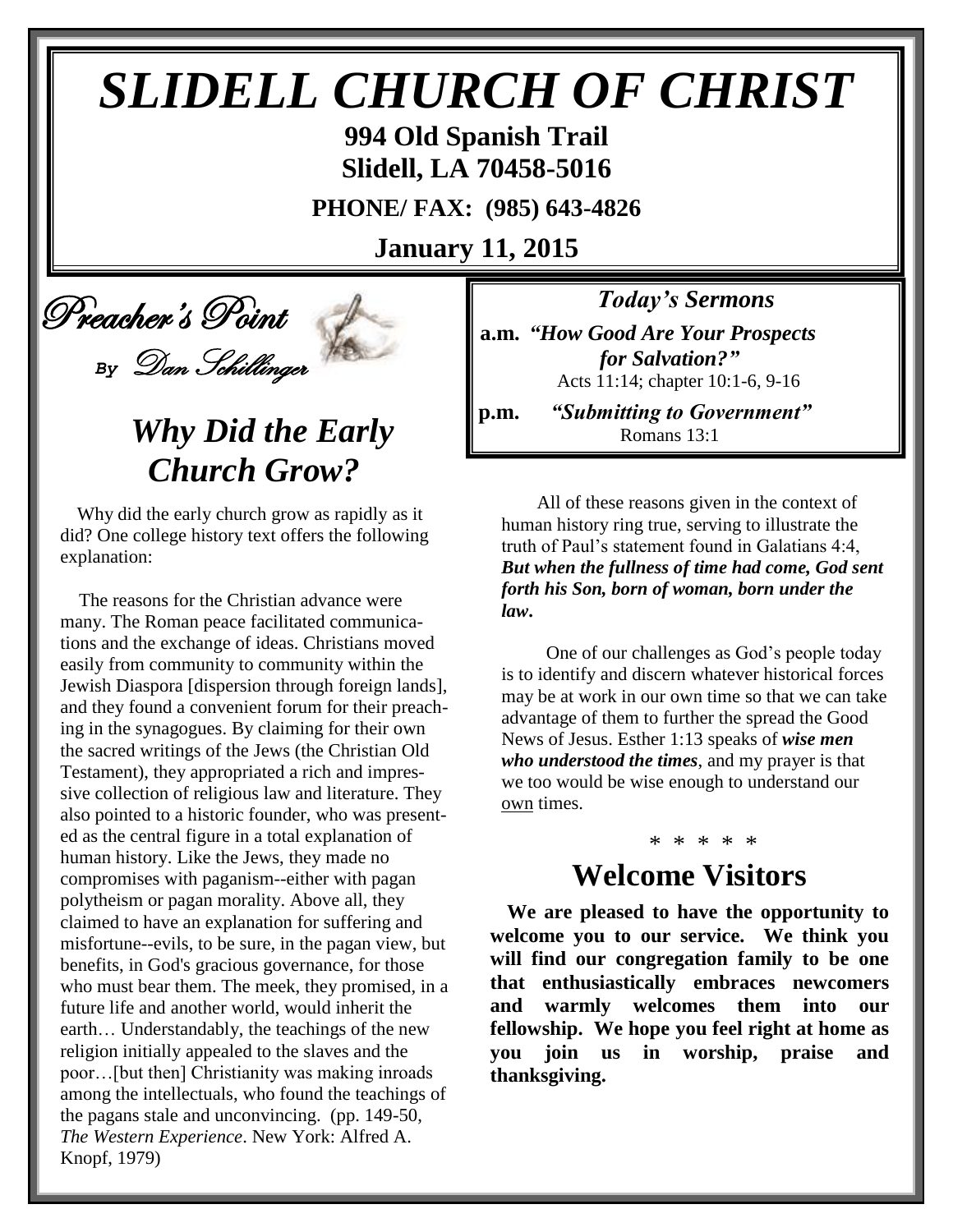### *When I Grow Up*

*Speaking the truth in love, we will in all things grow up into him who is the Head, that is Christ***.**  (Ephesians 4:15, NIV).

How do we know when we have really "grown up"? What is the benchmark of true spiritual maturity? Paul reveals the answer in First Corinthians 13. Spiritual maturity is not measured by what a person can do (v. 1), how much he or she knows  $(v, 2)$ , or how committed he or she is  $(v, 3)$ . Rather, the quality that distinguishes a mature Christian from everyone else is how much he or she loves (vs. 4-8). This includes how patient and kind he is with those who are "behind" him in their level of service, knowledge, or commitment to the Lord. Jesus, the ultimate example of spiritual maturity, modeled this aspect of love. When his disciples acted foolishly, demonstrated a lack of knowledge and understanding, or failed to follow through on their commitments, he didn't pour on the guilt or brandish whips of harsh words. He didn't toss them aside to find others who could do better. Instead, he called them to him and gently, patiently instructed them again, looking ahead to their future potential rather than dwelling on their present deficiency. We, too, will reach spiritual maturity only when we learn to love as he loved.

Heavenly Father, please help us to grow up in you by learning to see others through your eyes and love them with your heart. In Jesus' name we pray. Amen.

#### \* \* \* \* \*

#### *REMEMBER IN PRAYER*  $\mathcal{R}$

*"ENCOURAGE"*

#### **With Visits, Calls, & Cards**

**Donald Boudreaux** (Joyce LeBlanc's brother-in-law) - scheduled for kidney cancer surgery.

**Irvin Briant, Jr.** (Greg Briant's brother) – receiving Hospice care at home. Pray for his comfort and encouragement.

**Dorothy Bryan** - recovering very well from recent cancer surgery and is doing well with her chemo treatments.

**Jean Cook** - thanksgiving that she is feeling better and able to get out more now.

**Leonard Cousin** (friend of Nayla's) - has a brain hemorrhage.

**Janet Despenza** - still awaiting a corrective leg brace, while suffering foot pain.

**Cheryl Elkins** (an elder's wife in Pigeon Forge, TN) - undergoing chemo treatments.

**Becky Gilbert** - diagnosed with breast cancer.

**Terri Jones** - thanksgiving that she's in a better phase now in her Epstein-Barr syndrome.

**Claire Keith** (granddaughter of Susan Mooney) **–** tumors found on her occipital nerves where they meet on the brain. Continues to make a trip to St. Jude's Hospital every three months for a check-up.

**Angela Keys** - diagnosed with cancer.

**Terry McKenzie** (friend of the Caseys in Jackson, MI) - not given much time to live.

**Ernest Moragne** (brother of Paul Moragne) - has incurable lung cancer.

**August J. Mura Jr.** (father of one of Angela Richardson's friends) - had a clot in his lung, went through surgery. Recovering in the hospital.

**Sara Myers** - suffered a recent auto accident that thankfully left her uninjured.

**Fairie Roig** - recovering from knee surgery.

**Zach Steele** - health issues.

**Sydney Zanco** (8 year-old daughter of Angela Richardson's friend) - was in an ATV accident, has extensive injury to her right leg, will be in hospital for at least a month. Physicians are hoping they can restore all blood flow and nerves so she won't lose the leg.

**Pray for all who are travelling.**

**Pray for the Spanish Bible study.**

**Pray for our elders: Courtney Cheri, Dwight Jones and Gerald Molina.**

**Pray for President Obama and all our elected officials.**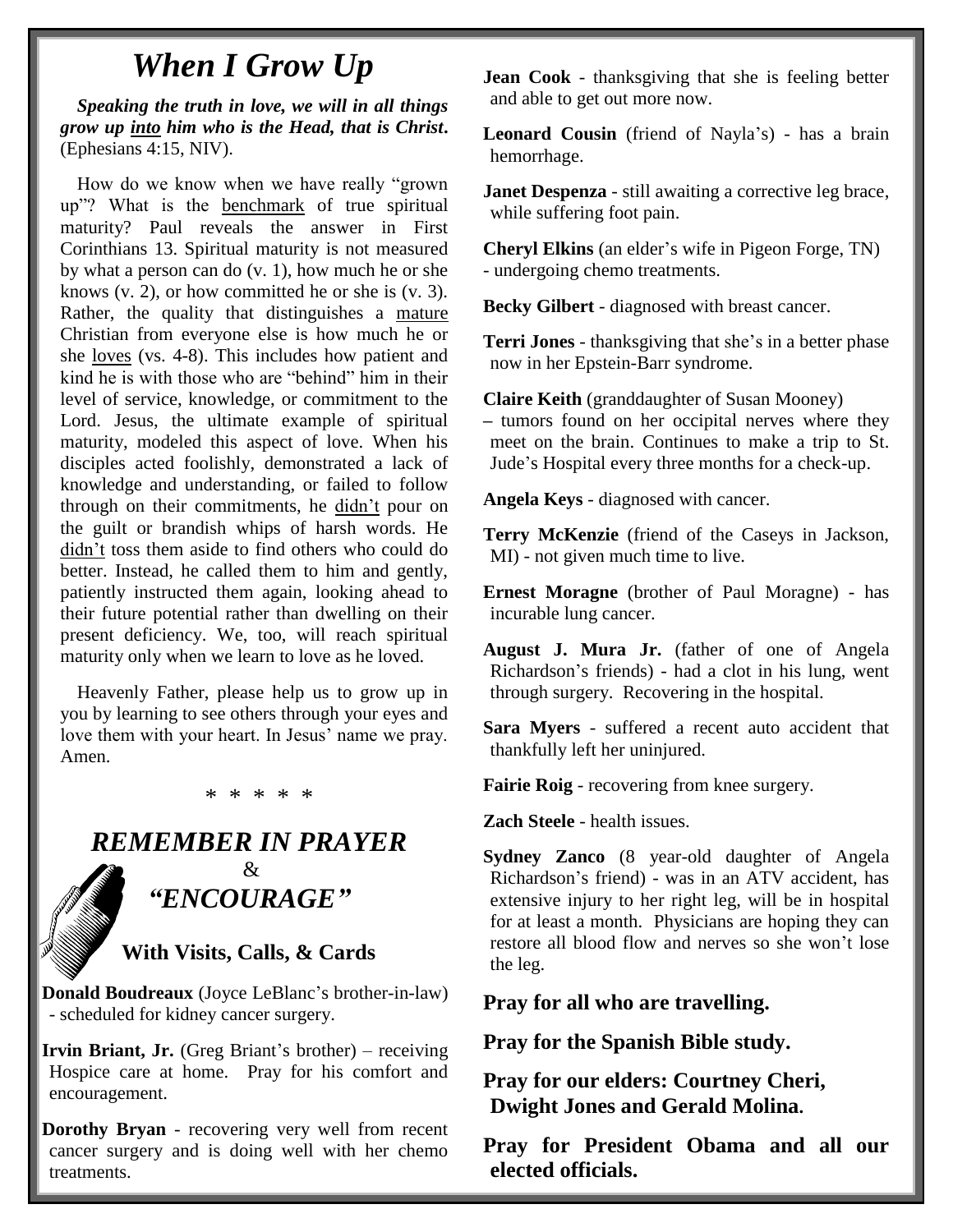**Pray for our men and women in our armed forces, both here and abroad!**

FOOD FOR THOUGHT

### *Consider the churches of Christ*

 Jesus promised to build his church (Matthew 16:18). His promise was fulfilled when the church came into existence on the day of Pentecost (Acts 2). Peter commanded the multitude assembled on that day: *"Repent, and be baptized every one of you in the name of Jesus Christ for the remission of sins"* (Acts 2:38). Those who gladly received his word were baptized (Acts 2:41), and three thousand were added (Acts 2:47).

 Of what denomination did those three thousand become members? Our contention is that they joined no denomination. Indeed, denominationalism such as we know it in today's world did not even exist then. They simply obeyed the Good News and were added by the Lord to his church. They wore no sectarian name, adopted no denominational creed, and belonged to no ecclesiastical hierarchy. They were simply children of God, members of the church, and later came to be called Christians (Acts 11:26)

Churches of Christ plead for a return to that same church with that same simplicity. We do not claim to be a denomination. We find no denominations in New Testament times, but we do find the church purchased by the blood of Christ (Acts 20:28). Our goal is to be that church-- nothing more, nothing less--just basic New Testament Christians as people were in the First Century.

 We teach the same plan of salvation--faith, repentance, confession, and baptism for the remission (forgiveness) of sins. We practice the same worship--teaching, giving, observing the Lord's Supper, praying, and singing praises to God (Acts 2:42; Ephesians 5:19). We follow the same congergational organization--elders, deacons, saints

(Philippians 1:1), without offices and positions unknown to the original Christians.

 If you want to be just what people were in the New Testament, then we urge you to consider churches of Christ. We strive to speak where the Bible speaks and to remain silent where the Bible is silent.

#### \* \* \* \* \*

## *THE Angel of the LORD (Yahweh)*

 Throughout the Old Testament, *"The angel of the LORD (Yahweh)"* identifies himself with Yahweh; (b) he is identified with Yahweh by others; (c) he accepts worship due only to God. Though the phrase *"angel of the LORD"* is sometimes used in the New Testament of the King James Version to denote a merely human messenger or created angel, it seems in the Old Testament, with hardly more than a single exception, to designate the pre-incarnate Logos (Christ), whose manifestations in angelic or human form foreshadowed his final coming in the flesh:

(a) Gen 22: 11, 16, *"The angel of the LORD called to him* [Abraham, when about to sacrifice Isaac] … *By myself have I sworn, says the LORD"*; 31:11, 13, *"the angel of God said to me* [Jacob]*...I am the God of Bethel."* 

(b) Gen. 16:9, 13, *"The angel of the LORD said unto her ... and she called the name of the LORD that spoke unto her "You are a God who sees"*; 48:15, 16 -- *"the God who has fed me ... the angel who has redeemed me."* 

(c) Ex. 3:2, 4, 5, *"The angel of the LORD appeared unto him ... God called unto him out of the midst of the bush ... "Remove your sandals from off of your feet"*; Judges 13:20-22, *"The angel of the LORD ascended ... Manoah and his wife ... fell on their faces ... Manoah said ... We shall surely die, because we have seen God."*

The *"angel of the LORD"* appears to be a human messenger in Haggai 1:13, *"Haggai the LORD's messenger"*; a created angel in Mat 1:20, *"an angel of the Lord* [called Gabriel] *appeared to Joseph;"* in Acts 8:26, *"an angel of the Lord spoke to Philip";* and in 12:7, *"an angel of the*  Lord stood by him<sup>"</sup> [Peter]. But commonly, in the